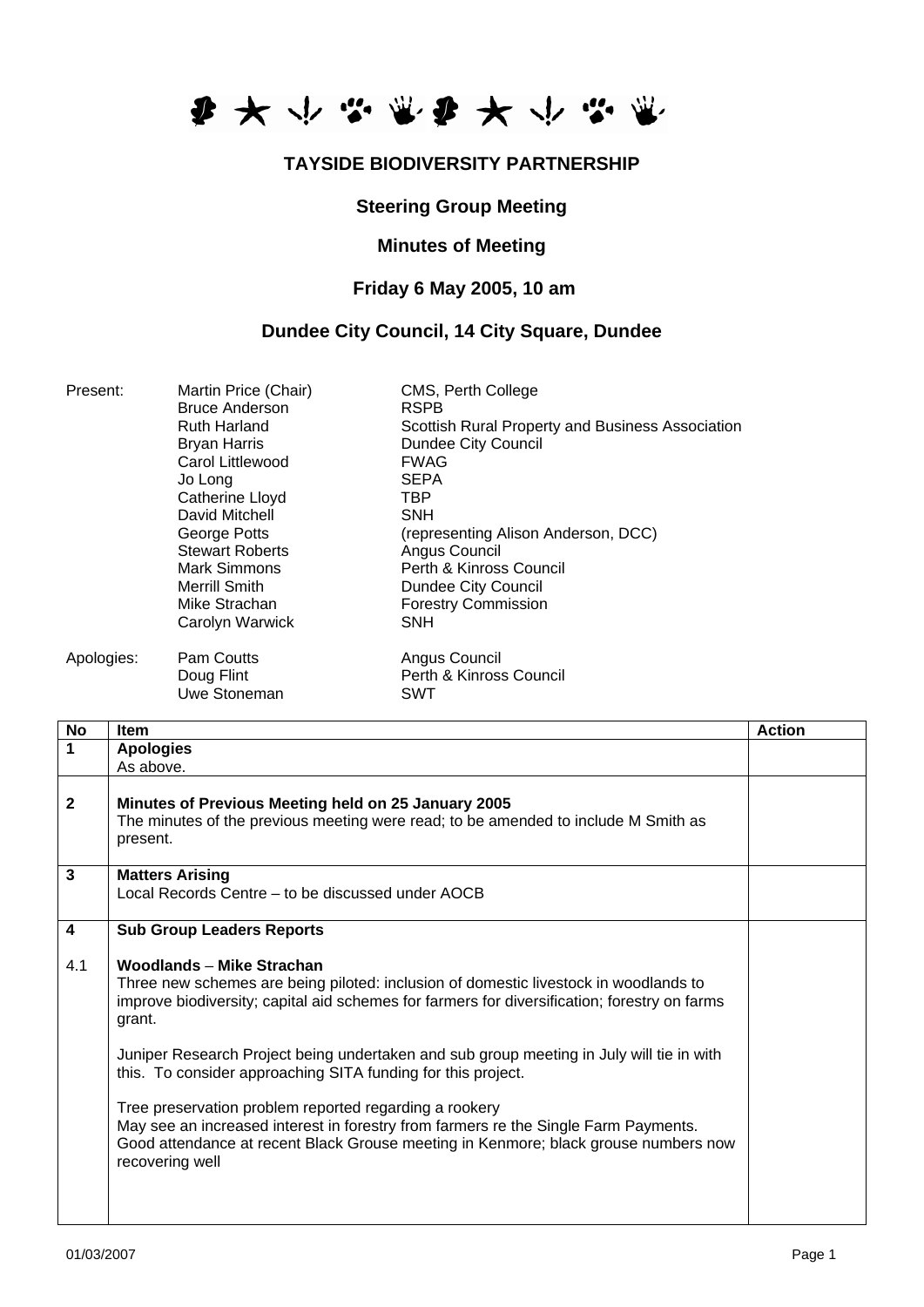| No  | Item                                                                                                                                                                                                                                                                                                                                                                                                                                                                                                                                                                                                                                                                                                                                                                                                                          | <b>Action</b>                 |
|-----|-------------------------------------------------------------------------------------------------------------------------------------------------------------------------------------------------------------------------------------------------------------------------------------------------------------------------------------------------------------------------------------------------------------------------------------------------------------------------------------------------------------------------------------------------------------------------------------------------------------------------------------------------------------------------------------------------------------------------------------------------------------------------------------------------------------------------------|-------------------------------|
| 4.2 | <b>Farmlands - Carol Littlewood (report attached)</b><br>The Habitats and Species List was circulated. Currently, there is not enough awareness<br>amongst farmers of what the LBAP is. This list has been edited to suit Tayside.<br>C Littlewood will pass this to SAC to print out and issue when required (draft format<br>currently). Farmers will get a copy of this when they are considering submitting an RSS. If<br>you would like a copy, please contact C Littlewood. Any comments on the document<br>should also go to C Littlewood.                                                                                                                                                                                                                                                                             | All                           |
|     | Next sub group meeting will be held 22 June, north of Dundee when a large RSS project<br>will be looked at. All Steering Group members are invited. C Littlewood will pass details to<br>C Lloyd for distribution).                                                                                                                                                                                                                                                                                                                                                                                                                                                                                                                                                                                                           | C LW                          |
|     | A free training day has been organised for Saturday 30 July to Scotia Seeds near Brechin<br>(producers of Scottish wild flower seeds). This will be a Wild Flower Day and may also<br>include butterflies/bees. Open to all interested in creation and management of wild flower<br>meadows, verges, etc. C Lloyd will publicise this through LBAP and C Littlewood through<br>FWAG. RSPB also agreed to contact members to publicise the event. Bookings should<br>be made through C Littlewood.                                                                                                                                                                                                                                                                                                                             | <b>CL</b><br><b>CLW</b><br>BA |
|     | RSS (Rural Steward Scheme): applications closed on 31 March, 2700 Scotland-wide<br>applicants which is 900 up on last year. FWAG dealt with 500 of these over Scotland. C<br>Littlewood dealt with 27 schemes which could be bringing £3/4 million into Angus farming<br>communities. £36.5M budget went into RSS last year.                                                                                                                                                                                                                                                                                                                                                                                                                                                                                                  |                               |
|     | Land Management Contracts are now just out, to be signed out by 16 May. These have a<br>5 year sign up.                                                                                                                                                                                                                                                                                                                                                                                                                                                                                                                                                                                                                                                                                                                       |                               |
|     | C Littlewood asked if there was a need for funding for small projects. SNH encouraging to<br>apply for RSS (for which farmers have to pay a fee to do so). There could possibly be<br>scope for smaller projects (eg hedge planting)                                                                                                                                                                                                                                                                                                                                                                                                                                                                                                                                                                                          |                               |
|     | The farmers leaflet to be included on our website.                                                                                                                                                                                                                                                                                                                                                                                                                                                                                                                                                                                                                                                                                                                                                                            |                               |
|     | SBF Rural land Use Working Group - interest has been shown in producing heritage<br>crops. C Littlewood to let M Price know of any.                                                                                                                                                                                                                                                                                                                                                                                                                                                                                                                                                                                                                                                                                           | <b>CLW</b>                    |
| 4.3 | <b>Uplands - Martin Price</b><br>No leader for Upland Group at the moment. Hoping to get the new director of Kindrogan<br>on board. M Price to approach.                                                                                                                                                                                                                                                                                                                                                                                                                                                                                                                                                                                                                                                                      |                               |
|     | (Update since meeting - Martyn Jamieson, the new Director at Kindrogan Field Centre,<br>has agreed to become the leader for the Upland sub-group)                                                                                                                                                                                                                                                                                                                                                                                                                                                                                                                                                                                                                                                                             |                               |
|     | M Price has persuaded SE and SNH to talk about joined up thinking regarding biodiversity<br>in uplands (and use uplands as a test case). Update will be given at next meeting.                                                                                                                                                                                                                                                                                                                                                                                                                                                                                                                                                                                                                                                | <b>MP</b>                     |
|     | D Mitchell reported on an Angus Consortium of 10 private landowners who are setting up<br>the longest deer fence in Scotland to eradicate sheep tick in order to help grouse (a sub<br>section of the East Grampian Deer Group). The idea is to put sheep on to soak up the<br>ticks. M Price to write to Ian Gill (Vet at Thrums, Kirriemuir) regarding this.                                                                                                                                                                                                                                                                                                                                                                                                                                                                | <b>MP</b>                     |
| 4.4 | Water & Wetlands - Jo Long<br>No further meetings have been held since last Steering Group Meeting. Small meeting<br>held on 5 May to discuss the autumn workshop (Solutions for Roads and Fish) which will<br>be held in the $2^{nd}$ week of November at the Birnam Institute (date subsequently confirmed<br>to be 9 November). Target audience will be council/roads/planning/fishery groups. It will<br>be run using case studies. Hope to have Angus Council, Tweed Foundation and District<br>Salmon Fisheries Board on board. Workshop to be chaired by the Institute of Fisheries<br>Management with financial support from SSE and Institute of Fisheries Management.<br>Looking for funding for approx £1,000. This workshop will be free to participants.<br>Spring saw the start of a 5 year ban on salmon nets. |                               |
|     |                                                                                                                                                                                                                                                                                                                                                                                                                                                                                                                                                                                                                                                                                                                                                                                                                               |                               |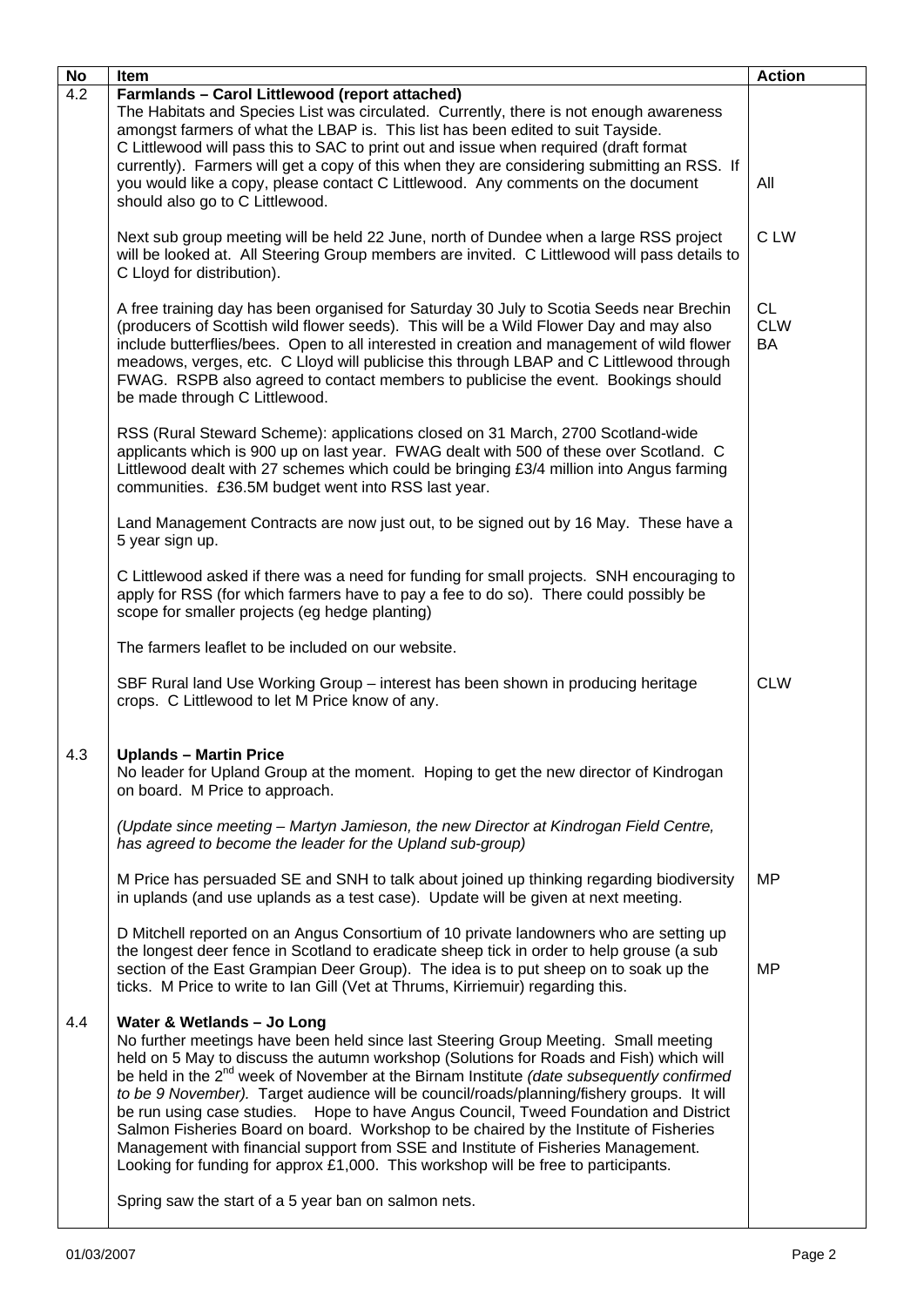| No                      | Item                                                                                                                                                                                                                                                                                                                                                                                                                                                                                                                                                                 | <b>Action</b> |
|-------------------------|----------------------------------------------------------------------------------------------------------------------------------------------------------------------------------------------------------------------------------------------------------------------------------------------------------------------------------------------------------------------------------------------------------------------------------------------------------------------------------------------------------------------------------------------------------------------|---------------|
| $\overline{4.5}$        | <b>Estuaries &amp; coasts - David Mitchell</b><br>Sub group have not met since August 2003 but meeting scheduled for 18 May at<br>Camperdown House. Steering Group members welcome. Ongoing tern project at Barry<br>Budden where they hope to get breeding terns back there.                                                                                                                                                                                                                                                                                        |               |
| 4.6                     | <b>Urban Group - George Potts</b><br>Meeting has been held regarding the Golf Courses Project<br>Invasive Species Project ongoing at Dichty Burn<br>Main project is the Dundee Red Squirrel project which is going from strength to strength.<br>With SNH support, leaflets and interpretation board has been produced for Templeton<br>Woods and a CD ROM is available for schools. Angus Council need to be approached for<br>involvement. The revived Perth & Kinross Red Squirrel Group is keen to liaise with<br>adjoining groups.                              |               |
|                         | D Mitchell reported that SNH have electronic maps of where grey squirrels are in Angus.                                                                                                                                                                                                                                                                                                                                                                                                                                                                              |               |
|                         | Invasive Weeds - S Roberts reported that Angus Council keen to get involved in long term<br>sustainability and viability but finance would be needed (possibly consider under SITA<br>funding?)                                                                                                                                                                                                                                                                                                                                                                      |               |
| 4.7                     | Education - Catherine Lloyd (report attached)<br>Awareness Raising Strategy. C Lloyd to see what is being developed nationally and then<br>see what we can do.<br>Local Patch Survey – information to be added on to website; Perth College might be able<br>to give a volunteer student.<br>21 - 29 May is Scottish Biodiversity week<br>9 June Backyard Biodiversity Day                                                                                                                                                                                           |               |
|                         | M Strachan - Forestry Education Officer is now in place.<br>13 May Woodfair when mobile classroom will be launched. Also consider using this for<br>biodiversity initiatives.<br>Land Based Studies Course now available at Breadalbane Academy. Launch DVD late in<br>May to various local schools and then roll out to Scotland. New Outreach officer (Angela<br>Hughes) re Big Tree County Issues. Contact at Breadalbane is Alec Townes. M Strachan<br>will get copies of DVD to circulate. Suggested getting Angela Hughes on board the<br>Education Sub Group. | <b>MStr</b>   |
|                         | Salmon in the Classroom project to be rolled out across Tayside.                                                                                                                                                                                                                                                                                                                                                                                                                                                                                                     |               |
|                         | Living Field Centre Project at the Scottish Crop Research Institute has received BAGS<br>(Biodiversity Action Grant Scheme) funding. CL to liaise with SCRI.                                                                                                                                                                                                                                                                                                                                                                                                         | <b>CL</b>     |
| $\overline{\mathbf{5}}$ | <b>Finance</b><br>End of year report for 04/05 to follow to follow. Proposed budget for 05/06 distributed.<br>Finance situation is tight at the moment. Subgroups - can reduce to £100/group if                                                                                                                                                                                                                                                                                                                                                                      | DF            |
|                         | necessary (from £200/group). The figure of £890 has been brought forward from last year.                                                                                                                                                                                                                                                                                                                                                                                                                                                                             |               |
|                         | £10,078 is funding for all publications (£5,000 from Scottish Executive, £3,000 from Perth<br>& Kinross Council, £1,500 from Angus Council and £1,500 from Dundee City Council).                                                                                                                                                                                                                                                                                                                                                                                     |               |
|                         | Planning Manual - 500 copies to be produced<br>Householders' & Developers' Guides 10,000 to be produced<br>Mileage allowance has been reduced<br>£600 from Hugh Campbell Adamson - this has never seen paid. M Price to send letter<br>requesting this.                                                                                                                                                                                                                                                                                                              | <b>MP</b>     |
|                         | Biodiversity Leaflets, consider going through the Forestry Commission as they may be<br>able to fund this. If need money to support general awareness (eg promotional items for<br>school groups, etc) it was suggested that we could approach Scottish & Southern Energy.<br>C Lloyd to follow up. Could also consider using £200 for Education Sub Group for<br>promotional items.                                                                                                                                                                                 | <b>CL</b>     |
|                         | Query raised on the £8350 contribution from PKC. D Flint to report on why this figure is<br>not £9,509 as the other 2 Councils.                                                                                                                                                                                                                                                                                                                                                                                                                                      | DF            |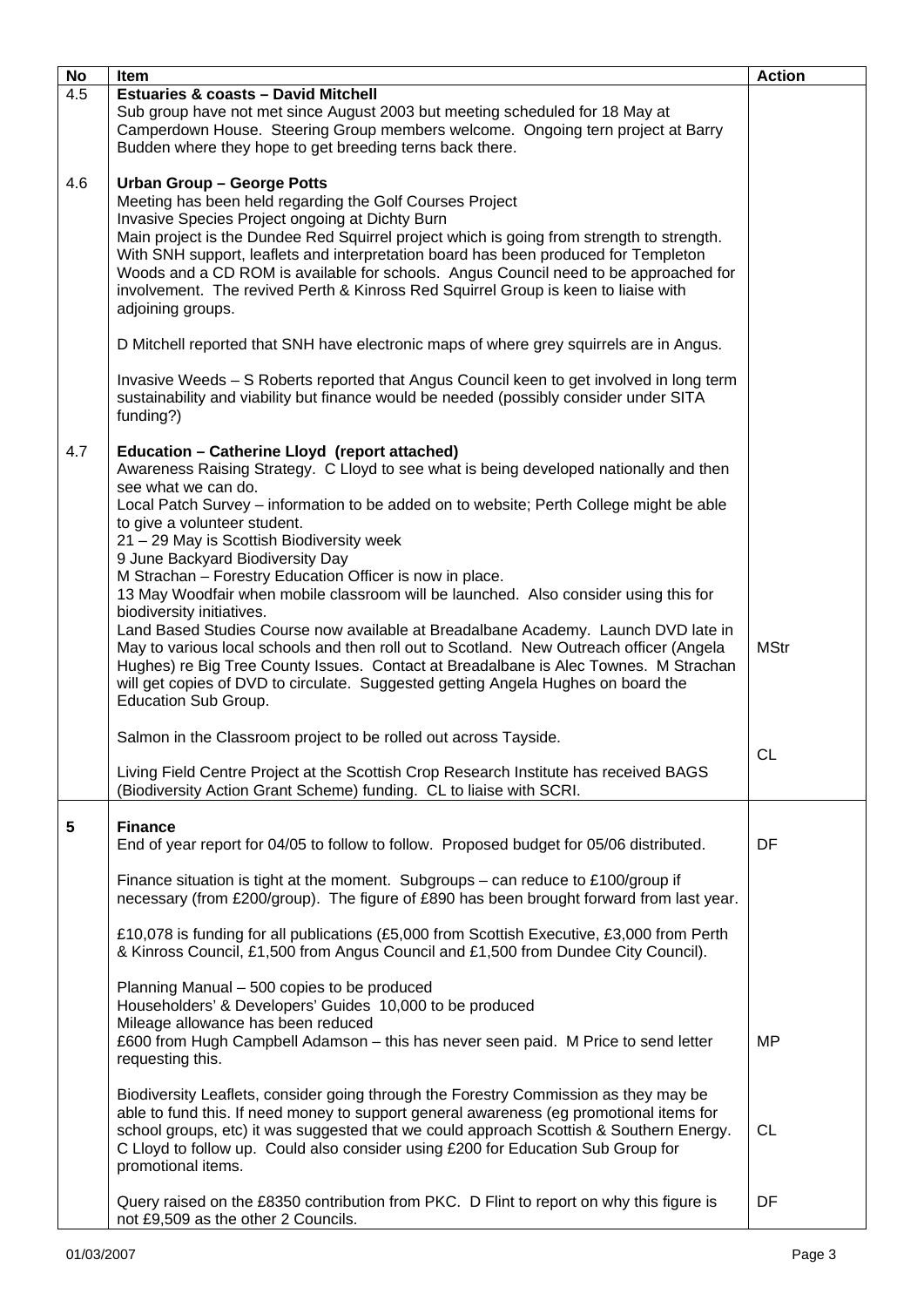| <b>No</b> | Item                                                                                                                                                                                                                                                                                                                     | <b>Action</b> |
|-----------|--------------------------------------------------------------------------------------------------------------------------------------------------------------------------------------------------------------------------------------------------------------------------------------------------------------------------|---------------|
|           | Reprinting summary booklets - SNH funding approx £1,600 (not on accounts yet) and<br>£250 received from Forestry Commission. Need to find £450 (consider taking out of the<br>£890 b/f figure)                                                                                                                           |               |
|           | Request to include Publications as a budget line. D Flint to action.                                                                                                                                                                                                                                                     | DF            |
|           | Suggested that we contact Jennifer Moran at VisitScotland in Perth for support as<br>biodiversity could be considered as bringing visitors into the area.                                                                                                                                                                | <b>CL</b>     |
|           | C Lloyd to ask D Flint to invoice Angus Council for their contribution.                                                                                                                                                                                                                                                  | CL/DF         |
|           | D Flint to be asked to send memo to all members with revised budget with clarification of<br>above points.                                                                                                                                                                                                               | DF            |
| 6         | <b>SITA Environmental Trust funding</b>                                                                                                                                                                                                                                                                                  |               |
|           | M Price reported the good news that indications of match funding amounting to at least the<br>£10,200 required have been received.                                                                                                                                                                                       |               |
|           | M Price/C Lloyd had meeting with SITA and PQLT. Four critical issues from this:                                                                                                                                                                                                                                          |               |
|           | 1. Ring fenced funding for biodiversity projects (not admin)<br>2. While funding is through the PQLT, the funding covers project in Tayside<br>3. SITA requires an environmental member of the PQLT Board (M Price agreed to do<br>this)<br>4. TBP would be involved in guiding PQLT on which projects should be funded. |               |
|           | There is no minimum/maximum amount set for project, it is up to us to agree<br>SITA are happy with a one year commitment from funders, but would prefer 3 years.                                                                                                                                                         |               |
|           | Replies on SITA funding received:<br>SRPBA - responded but no funding available<br>Aggregate Industries - not this year, consider approaching next year<br>RSPB – questioned eligibility as they could be an application rather than a contributor.<br>Consider approaching next year                                    |               |
|           | Any conflicts of interest would need to be clear in recommendation projects                                                                                                                                                                                                                                              |               |
|           | The PQLT fee will be 5% which means there is £95K available for projects.                                                                                                                                                                                                                                                |               |
|           | The following funding was proposed:                                                                                                                                                                                                                                                                                      |               |
|           | 1. Dundee City Council – B Harris agreed up to £3,400 per annum for the next 3<br>years, subject to agreement that it will be shared equally over the 3 Council areas.                                                                                                                                                   |               |
|           | 2. Angus Council – S Roberts agreed up to £3,400 for the next 3 years, subject to<br>agreement that it will be shared equally over the 3 Council areas.                                                                                                                                                                  |               |
|           | 3. Perth & Kinross Council – email from D Flint read agreeing up to £3,400 for the<br>next 3 years, subject to agreement that it will be shared equally over the 3 Council<br>areas.                                                                                                                                     |               |
|           | M Strachan – Forestry Commission up to £2,000 for 1 <sup>st</sup> year based on outline<br>4.<br>project plan and on basis that others were major contributions. Could look at next<br>2 years after that.                                                                                                               |               |
|           | A question was raised over what is 'equally' as some projects will cross areas. M Price<br>indicated that the expenditure would be equitable over 3 years.                                                                                                                                                               |               |
|           | Question from B Anderson if projects were limited to one year? M Price to clarify but<br>believed for 1 <sup>st</sup> year would have to be a one year project, after that could look at 2 year<br>projects.                                                                                                             | MP            |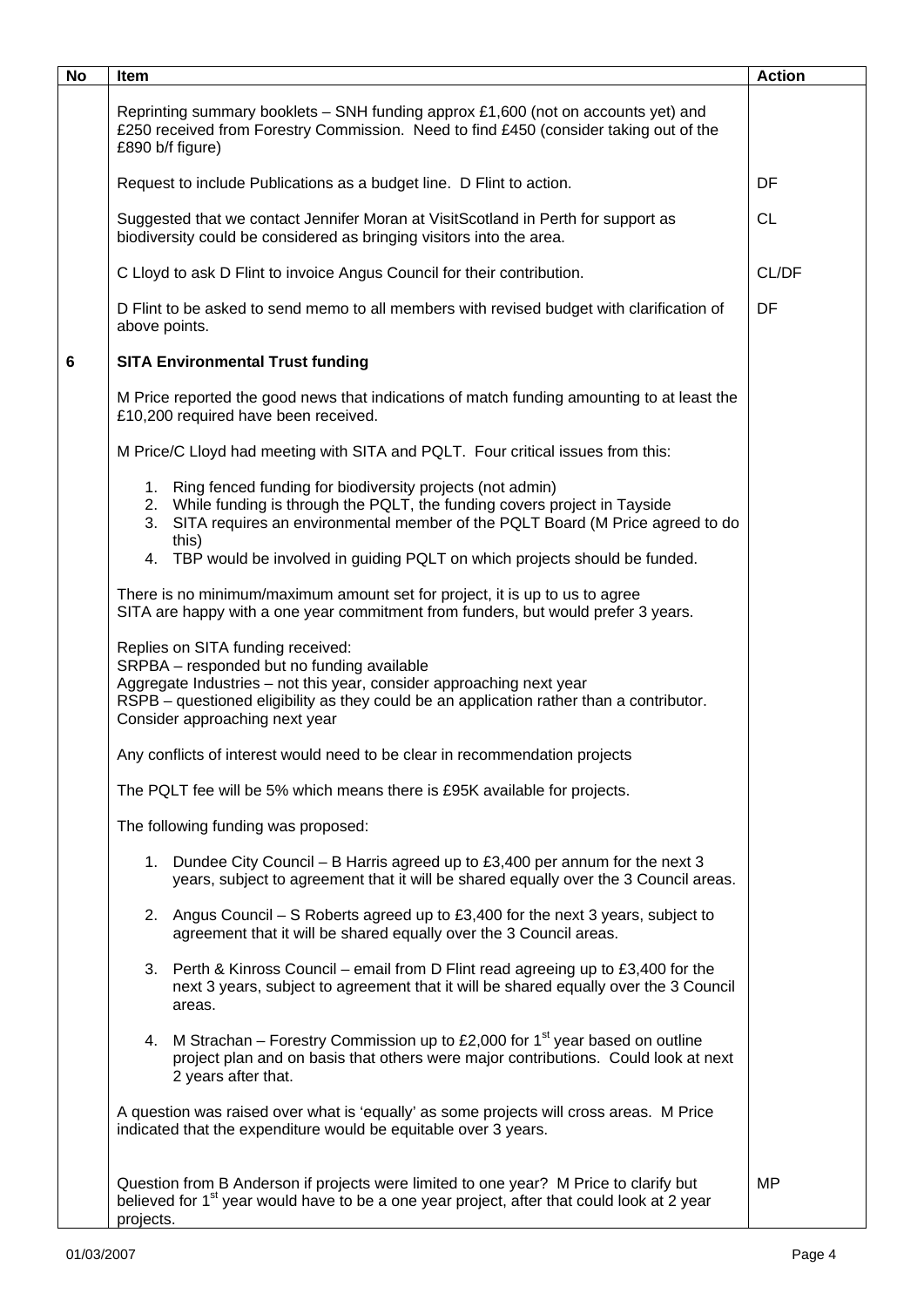| <b>No</b>      | Item                                                                                                                                                                                                                                                                                                                                            | <b>Action</b> |
|----------------|-------------------------------------------------------------------------------------------------------------------------------------------------------------------------------------------------------------------------------------------------------------------------------------------------------------------------------------------------|---------------|
|                | It was agreed that the following contributions would be accepted:<br>£2,900 from Dundee City Council<br>£2,900 from Angus Council<br>£2,900 from Perth & Kinross Council<br>£1,500 from Forestry Commission<br>Giving a total of £10,200                                                                                                        |               |
|                | C Lloyd/M Price to complete the form for SITA                                                                                                                                                                                                                                                                                                   | CL/MP         |
|                | SNH may be prepared to underwrite if any deficit (consider approaching SNH in Year 2)<br>SEPA – not at this time because of the way they are funded. However, being actively<br>looked into and consider approaching next year.                                                                                                                 |               |
|                | C Littlewood and J Long did not receive letter requesting funding (subsequently and a<br>letter was sent out on 23/3/05)                                                                                                                                                                                                                        |               |
|                | Question from C Littlewood if Richard Lockett, FWAG was on distribution list<br>(subsequently checked and not on Steering Group distribution list).                                                                                                                                                                                             |               |
|                | Approach Forestry Commission Scotland (Charlie Taylor at Inver office) next year.                                                                                                                                                                                                                                                               |               |
|                | M Price read the Proposal for setting up the fund.                                                                                                                                                                                                                                                                                              |               |
|                | One condition is that all projects must be within a 10 mile radius from a landfill site. A<br>Anderson should have a map showing this for Dundee - to get copy to all partners. B<br>Harris will see if he can get an electronic copy.                                                                                                          | AA/BH         |
|                | Need to seek clarification from SITA if has to be active sites or are closed landfill also<br>included.                                                                                                                                                                                                                                         |               |
|                | SITA sent copy of criteria for English projects. These will be used to set criteria, to be<br>confirmed by the management team. CL to prepare draft.                                                                                                                                                                                            | <b>CL</b>     |
|                | Has £100K to be spent by end of March 06 or can it be rolled over to the next year?<br>Must satisfy criteria of landfill tax credits scheme and LBAP objects                                                                                                                                                                                    |               |
|                | Is matching funding required? - no but would encourage projects to secure match<br>funding/in kind contributions                                                                                                                                                                                                                                |               |
|                | Subgroup:<br>Project Assessment Panel, reporting quarterly to PQLT:<br>3 councils, Forestry Commission, SNH, M Price (ie Management Group and Forestry<br>Commission to form sub group and report to Steering Group)                                                                                                                            | <b>MP</b>     |
|                | M Price to contact A Saunders to see how much information they need before the next<br>SITA meeting on 17 May.                                                                                                                                                                                                                                  |               |
| $\overline{7}$ | <b>Forward Plans and Priorities</b><br>To be put on agenda for next meeting - put to management group and then report back to<br>the Steering Group. M price/C Lloyd to do first cut. Need a draft action plan.                                                                                                                                 |               |
| 8              | <b>Website/Publications</b><br><b>Publications</b><br>Draft annual report circulated – finance report to be added. Any comments to C Lloyd<br>ASAP. Report approved as a draft.                                                                                                                                                                 |               |
|                | Planning Manual – C Lloyd reported that she is not getting enough case studies in to<br>include. Need one for DCC* (large housing development, include Ardler), one from PKC.<br>Manual being delayed because of case studies. C Lloyd will make summary of what she<br>needs again and chase up, also include a suggestion of number of words. | CL/MP         |
|                | *Contact Les Banks, DCC Planning & Transport and copy to George Potts                                                                                                                                                                                                                                                                           |               |